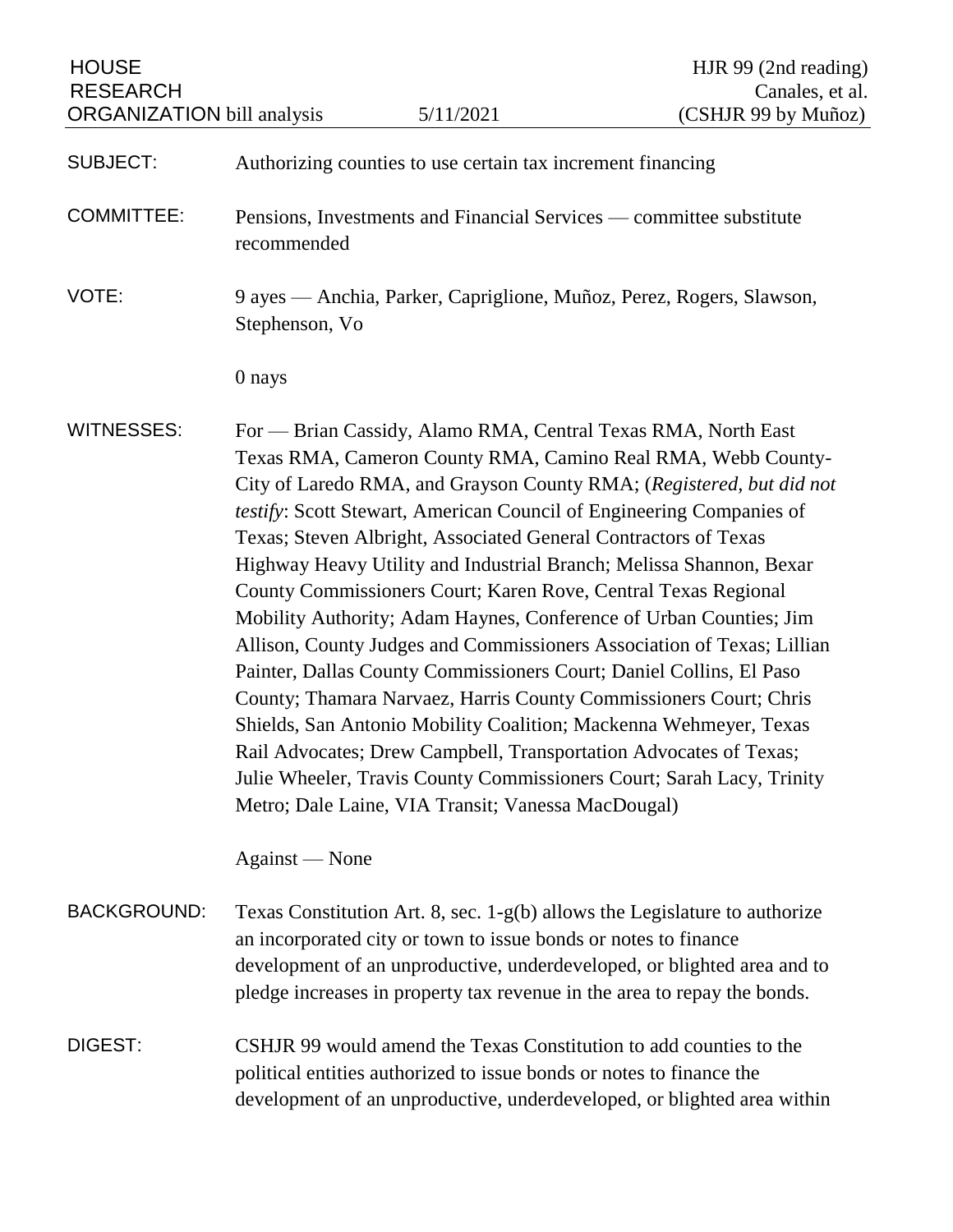## HJR 99 House Research Organization page 2

the county and to pledge increases in property tax revenues for repayment of those bonds or notes.

The ballot proposal would be presented to voters at an election on November 2, 2021, and would read: "The constitutional amendment authorizing a county to finance the development or redevelopment of transportation infrastructure in unproductive, underdeveloped, or blighted areas in the county.

**SUPPORTERS** SAY: CSHJR 99 would expand the use of a vital financing tool to counties to develop unproductive, underdeveloped, or blighted areas. Cities and towns already are able to use this tool, called tax increment financing, so the resolution would be a logical extension of this authority.

> This innovative method of financing does not increase taxes, but allows local governments to redirect any additional property tax revenue to certain reinvestment zones to finance improvements within the zone, including transportation projects. As the financed transportation projects spur economic development, property values grow and the additional tax revenue can be captured and leveraged for further benefits to the zone. These transportation reinvestment zones (TRZs) are provided for under current law, and counties must hold a public hearing on the creation of any TRZ. However, since it is currently a legal question of to what extent counties may use TRZs, CSHJR 99 is needed to make it clear that counties could fully utilize this tool.

> Texas is underinvesting in its transportation infrastructure by billions of dollars each year, and as the state's population continues to grow, so does the gap in funding. To close this gap and provide for future generations, the state needs tools to finance infrastructure projects. Concerns about the bill increasing taxes are unfounded, as the comptroller's office acknowledges that tax increment financing is not a new tax. Further, because counties can only designate a TRZ after a public hearing, taxpayers in blighted areas are able to become familiar with the county's financing plans. CSHJR 99 could even expand partnership opportunities for counties and cities to finance transportation projects.